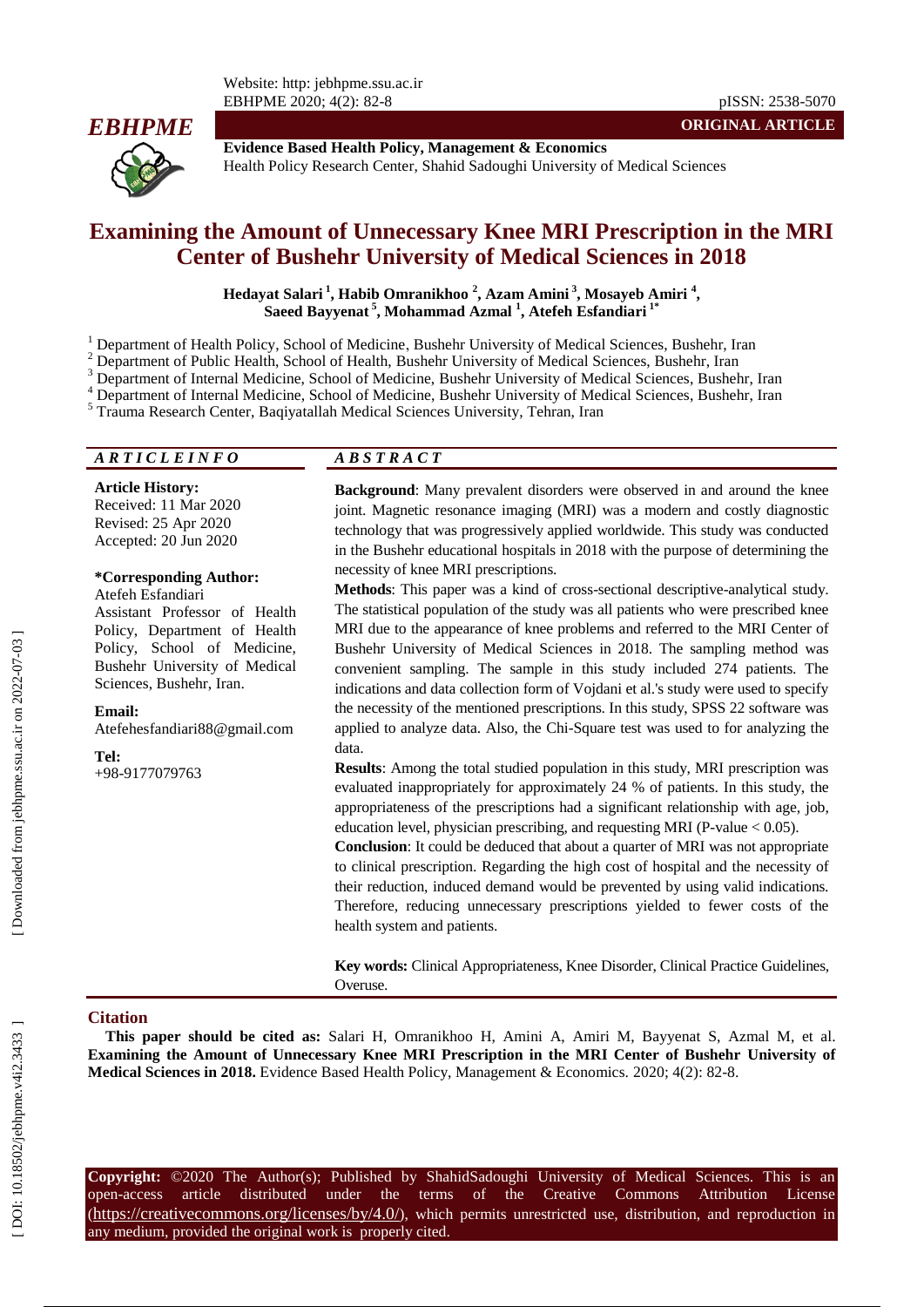

## **Introduction**

The knee joint, one of the most important joints<br>in the body and responsible for weightin the body and responsible for weight bearing, is under the mechanical pressure in all activities such as standing, walking, and even sitting. There are different prevalent disorders in and around the knee joint.These injuries can cause acute problems and even lead to disability.Therefore, proper diagnosis of these injuries before invasive intervention will be necessary for improving the final result (1).

One of the services growing rapidly in the healthcare industry is the diagnostic service. MRI technology is widely used to this end. Appropriate use of these technologies can be conductive to diagnosing and treating diseases (2). On the other hand, health systems are under pressure because of their financial burden (3). Iran, such as the other developing countries suffers from inadequate resources. With the existence of resource shortage, it is expected to use the available resources more profitably (4). Unsuitable and unnecessary care is an issue associated with the quality of services, payment systems, and care financing. Totally, the application of high -priced diagnostic services shows an incremental trend (5, 6). Reduction of such services is considered as a solution for reducing the costs of the medical services and increasing the quality of services (7, 8).

Due to the high cost of MRI and the importance of imaging findings as a diagnostic standard in patients, the conduction of studies in this regard would be necessitated. Previous studies in other cities in Iran indicated that a significant amount of MRI procedures was unnecessary, imposing a significant burden on insurers and patients.In this regard, studies were carried out around the world and Iran, some of which were mentioned in the following. The study of Salari et al. (9) was performed in Shiraz and revealed that about 50 % of MRI prescriptions of lumbar vertebrae were unnecessary. Also, Jahanmehr et al. (10) conducted a study in Tehran, calculating the financial burden of unnecessary prescriptions for knee MRI and lumbar vertebrae unnecessary prescriptions in public and private radiology centers. Jahanmehr et al.'s study cleared that at least about 10,000\$ financial burden was imposed for the investigated patients with unnecessary prescriptions.

The study fulfilled by Bruce E. Lehnert et al. in America in 2007, entitled "Analysis of Appropriateness of Outpatients CT and MRI Referred fromPrimary Care Clinics at anAcademic Medical Center: How Critical Is the Need for Improved Decision Support", was aimed at investigating the clinical appropriateness of a large group of CT and MRI examinations based on retrospective evidence -based guidelines.This study investigated the medical records of 459 elective outpatient CT and MR examinations. After analyses of the 459 reviewed examinations, 284 (62 %) were CT, and 175 (38 %) were MRI .Of these, 341 requests (74 %) were considered clinically appropriate, and 118 (26 %) were not considered clinically appropriate. Inappropriate examinations included brain CT for chronic headaches, lumbar spinal MRI in acute back pain; knee MRI in patients with osteoarthritis, and CT to examine hematuria in a urinary tract infection  $(11)$ .

Therefore, reviews exhibited that various studies were carried out in Iran and around the world. But so far, there was no research conducted in Bushehr on the issue of unnecessary prescriptions. Knee MRI was one of the most common MRI procedures. So, this study, which attempted to determine the amount of unnecessary knee MRI prescription in the MRI Center of Bushehr University of Medical Sciences in 2018, was performed for the utilization of managers and policymakers.

## **Materials and Methods**

This paper was a kind of cross -sectional descriptive -analytical study conducted in Bushehr in 2018. There were two hospitals, Persian Gulf Martyrs and Al -Zahra Heart, in Bushehr. Also, there was only one MRI center in Al -Zahra Heart Hospital. The statistical population of the study was all patients who were prescribed knee MRI due to the appearance of knee problems and referred to the MRI Center of Bushehr University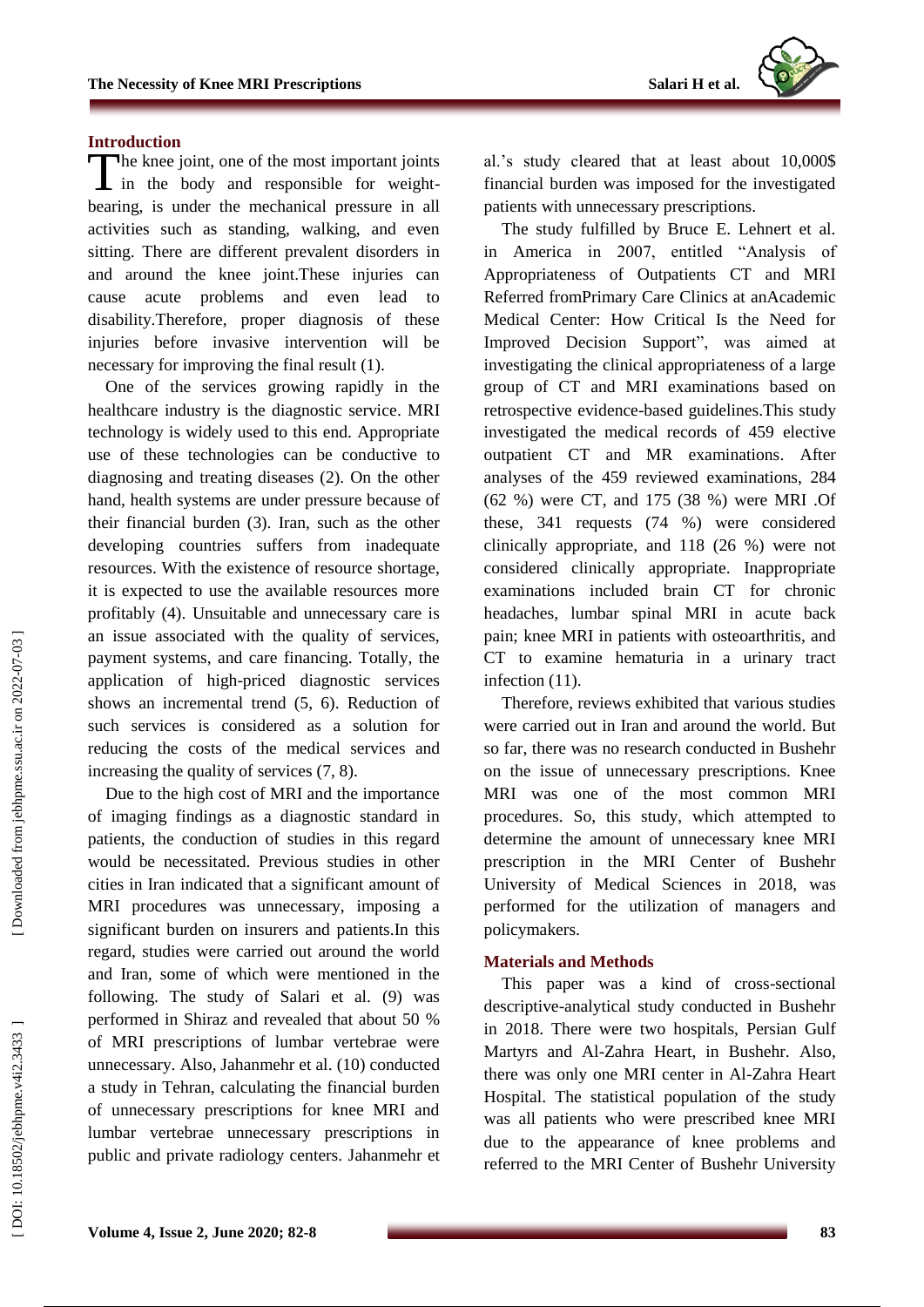of Medical Sciences in 2018. The sample in this study included 274 patients. Sampling in this study was conducted through an convenient sampling. A general practitioner, who was also a member of the research team, attended the MRI center as a questioner and examiner and attempted to collect information from the patients.

The inclusion criteria were having a prescription for knee MRI and admission to the center, as well as their consent. No patient was included in the study without his/her consent. The general practitioner used the data collection form and began questioning and examining the patients. The indications and data collection form of Vojdani et al.'s study (1) were used in order to specify the necessity of the mentioned prescriptions. The data collection form encompassed the questions related to the patient's demographic status and the questions related to the MRI prescription. SPSS 22 software was applied in order to analyze data. Descriptive statistics (tables and graphs) were used in order to describe the data as well as the Chi - Square test for analyzing the data.

It was worth mentioning that the Vice - Chancellor approved this study for Research (VCR) of the University of Medical Sciences with the code of ethics IR.BPUMS.REC.1397.018.

## **Results**

In the descriptive results part, some reported demographic variable were: age, sex and other variables such as education level, job, monthly income,patient insurance status and supplementary insurance, patient examination status, reviewing the MRI requester, the referral institute, specializing the prescribing physician, the appropriateness of prescription and the result

#### of MRI.

The demographic results were presented in Table 1. Of the 274 patients referred to the center, 79 % were male, and 21 % were female. In terms of age, 88 % of them were between 21 and 50 years old, 50 % had a university degree, and approximately 54% were self -employed.

The results related to prescriptions were showed in Table 2. Of the 274 research samples, MRI was performed on 42 patients (about 15 %) without clinical examination. MRI prescription was seen for 190 patients (69.3 %) at the physician's request. Of the 274 research samples, 215 (78.5 %) patients were referred to by the private clinic. 260 (94.8 %) patients were prescribed at orthopedics' request. But the most important finding, which was related to the percentage of the appropriateness of the prescriptions, represented that 24.8 % of them were inappropriately prescribed.

The results obtained by the Chi -Square test revealed that there was a statistically significant relationship between some variables with the appropriateness (necessity) of prescribing, which was addressed here (P-value  $< 0.05$ ). In terms of age, it was determined that 86 % of inappropriate prescriptions were associated with the age group of 51 to 60 years (P-value  $= 0.001$ ). Inappropriate prescriptions performed at the patient's request and physician's request were 80 % and 13 %, respectively (P -value = 0.001). The other remarkable finding was the necessity and non necessity of prescribing, according to a physician specialist. Based on the collected data, inappropriate prescriptions in the orthopedic group and other specialists group was about 22 % and 100 %, respectively.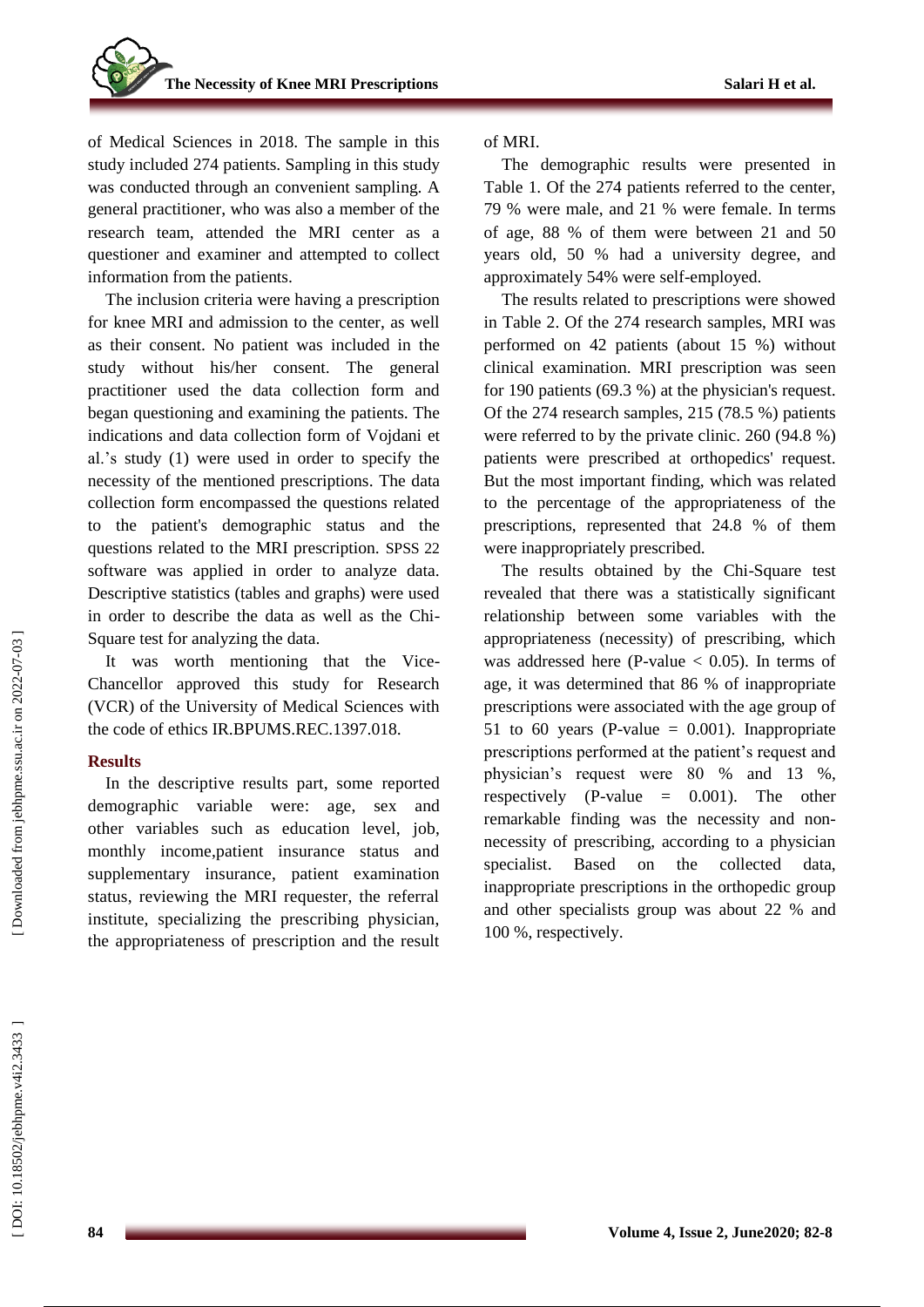| <b>Variable</b>             | Variable grouping                                                               | Frequency<br>(Percentage)                                       | <b>Variable</b>            | <b>Variable</b><br>grouping(Toumans)                                                                     | <b>Frequency</b><br>(Percentage)                      |
|-----------------------------|---------------------------------------------------------------------------------|-----------------------------------------------------------------|----------------------------|----------------------------------------------------------------------------------------------------------|-------------------------------------------------------|
|                             | Female                                                                          | 57(2)                                                           |                            | <b>Under 250000</b>                                                                                      | 64 (23,4)                                             |
| Gender                      | Male                                                                            | 217(7)                                                          |                            | 250000 to 500000                                                                                         | 7(2,6)                                                |
| Age                         | $20 - 11$<br>$30 - 21$<br>$40 - 31$<br>50-41<br>$60 - 51$<br>Up to 60 years old | 17(6.2)<br>104(38)<br>109(39.8)<br>30(10.9)<br>7(2.6)<br>7(2.5) | Income                     | 500000 to 1000000<br>1000000 to 2000000<br>Over 2000000<br>illiterate<br>Elementary $\&$<br>Intermediate | 8(2,9)<br>53 (19,3)<br>142(51,8)<br>8(2.8)<br>18(6.5) |
| Employment<br><b>Status</b> | Employee<br>housekeeper<br>student<br>Free<br>Worker                            | 84(30)<br>27(9)<br>20(7.1)<br>149(54)<br>13(4)                  | Educational<br>Level       | Diploma<br>University                                                                                    | 118(43.1)<br>138 (50.4)                               |
| <b>Insurance Status</b>     | Having insurance                                                                | 225(93.1)                                                       | Supplementary<br>insurance | Having insurance                                                                                         | 71(25.9)                                              |
|                             | Not having insurance                                                            | 18(6.6)                                                         |                            | Not having insurance                                                                                     | 203(74.1)                                             |

**Table 1.** Demographic characteristics of patients referred to MRI Center of BUMS

**Table 2 .** Distribution frequency of variables related to MRI prescriptions of BUM S and their relationship with the necessity of prescribing

| <b>Variable</b>            |                               | <b>Frequency</b><br>(Percentage) | Appropriat<br>e | <b>Inappropri</b><br>ate | P        |  |
|----------------------------|-------------------------------|----------------------------------|-----------------|--------------------------|----------|--|
| <b>Examination Status</b>  | Examined                      | $(84,7)$ 232                     | 176             | 56                       | 0.43     |  |
|                            | Not examined                  | $(15,3)$ 42                      | 33              | 9                        |          |  |
| <b>Prescription Status</b> | Physician                     | $(69,3)$ 190                     | 164             | 26                       | $0.001*$ |  |
|                            | At the request of the patient | $(12.7)$ 35                      |                 | 28                       |          |  |
|                            | At the request of both        | $(17.9)$ 49                      | 38              | 11                       |          |  |
| <b>Institution Status</b>  | Public hospital               | $(15.3)$ 42                      | 35              | 7                        |          |  |
|                            | Private hospital              | $(5.1)$ 14                       | 7               |                          |          |  |
|                            | Private clinic                | $(78.4)$ 215                     | 159             | 56                       | 0.37     |  |
|                            | <b>Health Center</b>          | $(1.2)$ 3                        | 8               |                          |          |  |
| Total                      |                               | $(100)$ 274                      | $(76.3)$ 209    | $(23.7)$ 65              |          |  |

\*Statically significant > 0.05

| The specialty of the prescribing physician | Appropriate      | Inappropriate    | <b>Total</b>     | D       |
|--------------------------------------------|------------------|------------------|------------------|---------|
| <b>Expert</b>                              | <b>Frequency</b> | <b>Frequency</b> | <b>Frequency</b> |         |
|                                            | (Percentage)     | (Percentage)     |                  |         |
| Orthopedics                                | 202(78)          | 58(22)           | 260(100)         |         |
| Rehabilitation and physical medicine       | 5(72)            | 2(28)            | 7(100)           |         |
| Rheumatology                               | 2(67)            | 1(23)            | 3(100)           | $0.04*$ |
| Others                                     | 0(0)             | 4(100)           | 4(100)           |         |
| Total                                      | 209(76)          | 65(24)           | 274(100)         |         |

\*Statically significant > 0.05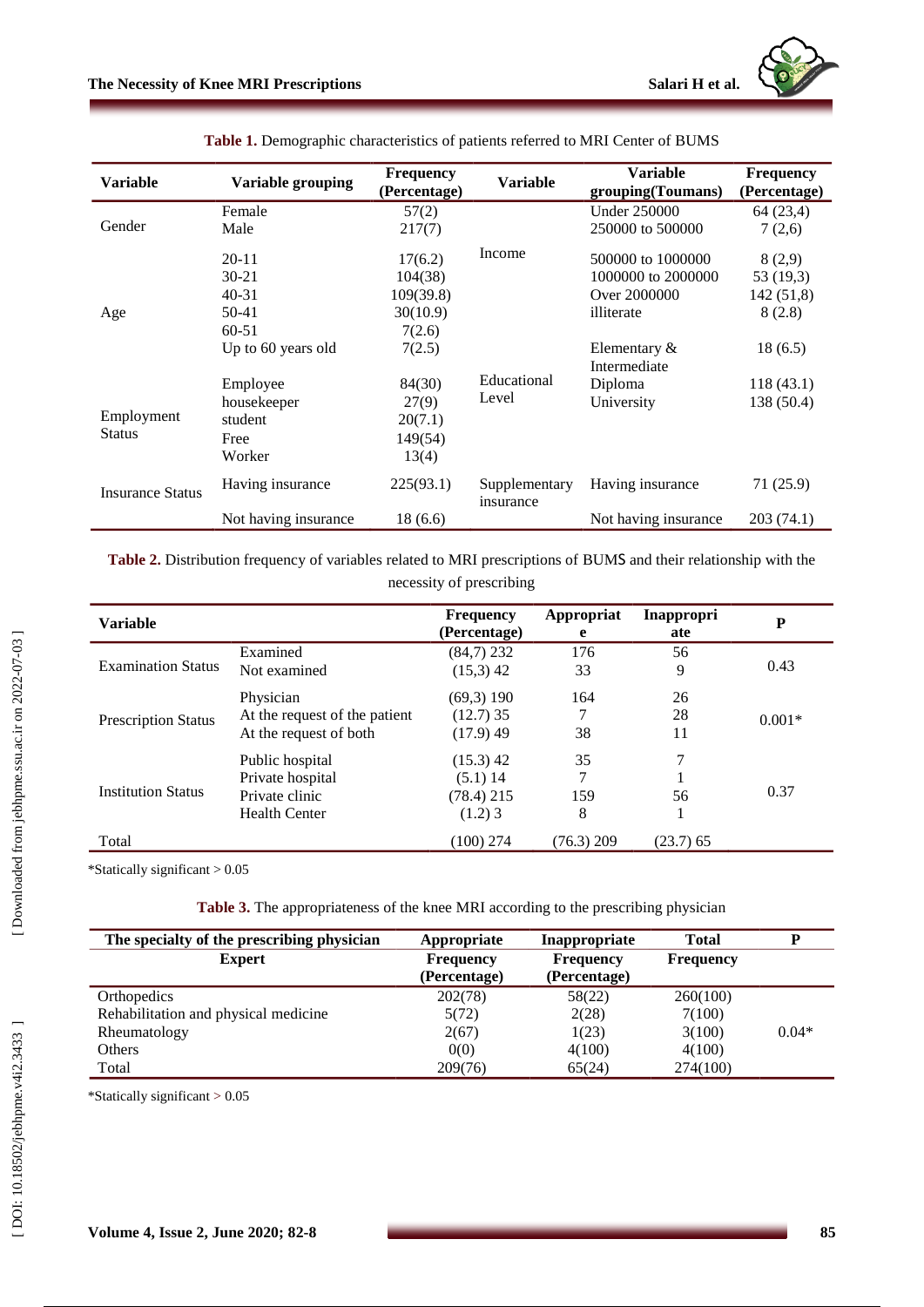#### **Discussion**

The current study was conducted to review the clinical appropriateness of knee MRI in patients with knee problems referring to the MRI Center of BUMS in 2018. Statistical analyses illustrated that almost a quarter of performed knee MRI was not appropriate to clinical prescription. This result was in line with the study carried out by Salioti et al., who examined the appropriateness of knee MRI: economic and technical clinical issues in 400 patients. In this study, the highly inappropriate prescription was 21 % (12).

In a study conducted by Ebrahimipour et al. (13) from 115 cases administered by MRI Knee 63 cases (8.54 %) unsuitable and 17 cases (8.14 %) , it was uncertain and only 35 cases namely 4.30 % of the total prescribed were considered suitable .

Heljäet al. (14) concluded in a study that 7 % of performed MRIs in a university hospital were considered inappropriate. This study examined 150 common MRIS, such as the upper abdomen or liver, back, knees, head, and head of children under anesthesia (30 for each area). Three of the 30 MRIs performed on the knee area, two of the 30 MRIs performed on the lumbar spine, and one of the 30 MRIs performed on the head was considered inappropriate based on the available criteria. All 30 MRIs performed on the head in children (under anesthesia) was occurred according to available criteria.In this study, the data of 150 patients were adopted to the determined criteria.

It was appeared that one of the reasons for unnecessary MRI prescriptions was observed to be the kind of service delivery and prescription culture. Sometimes, the presence of a doctor's behavior or the presence of a physician specialist in any of the specialties or the comfort that wascreated for patients after MRI performing might be a reason for this service increment. Apparently, unnecessary cases would be reduced in the case of performing nosography and clinical examinations of patients more accurately.

Over the conducted surveys, the majority of the job groups referred for receiving MRI services and related to self -employment jobs, consisted of students and young people. The highest percentage of sports trauma and the lowest percentage of inappropriate prescriptions were observed in these job groups, resulting from physical activity and related injuries.

The results of this study declared that a significant percentage of MRI prescriptions at a physician's requestwas clinically appropriate and was performed on the basis of the indication. Furthermore, the results represented that a statistically significant relationship was observed between the prescription requester and its appropriateness; in such a way that most prescriptions at patient's request were inappropriate. This result could be justified that the mentioned patients requested the physicians an MRI for passing through a series of administrative procedures, such as medical commissions, ensuring the health status, and receiving privileges (such as disability).

In this study, an MRI prescription was performed for about 15 % of patients without physical examination. The results showed no statistically significant relationship between the examination status of patients and the appropriateness of prescriptions. Such a situation could be justified concerning the significant percentage of patients with a specific history of trauma to the knee. Also, the high proficiency and experience of physicians were effective in clinical diagnosis .

In this study, most patients were referred from a private clinic for MRI performance.The results of this study showed that there was no statistically significant relationship between patient referral status and prescription appropriateness. However, a smaller percentage of patients referred to hospitals had inappropriate prescriptions. It appeared that hospitals spent more time examining patients than clinics .

In the current study, the highest MRI prescription was performed by an orthopedic specialist, accounted for more than 90 % of the samples. The results showed a statistically significant relationship between physicians' specialties and the appropriateness of the

DOI: 10.18502/jebhpne.v4i2.3433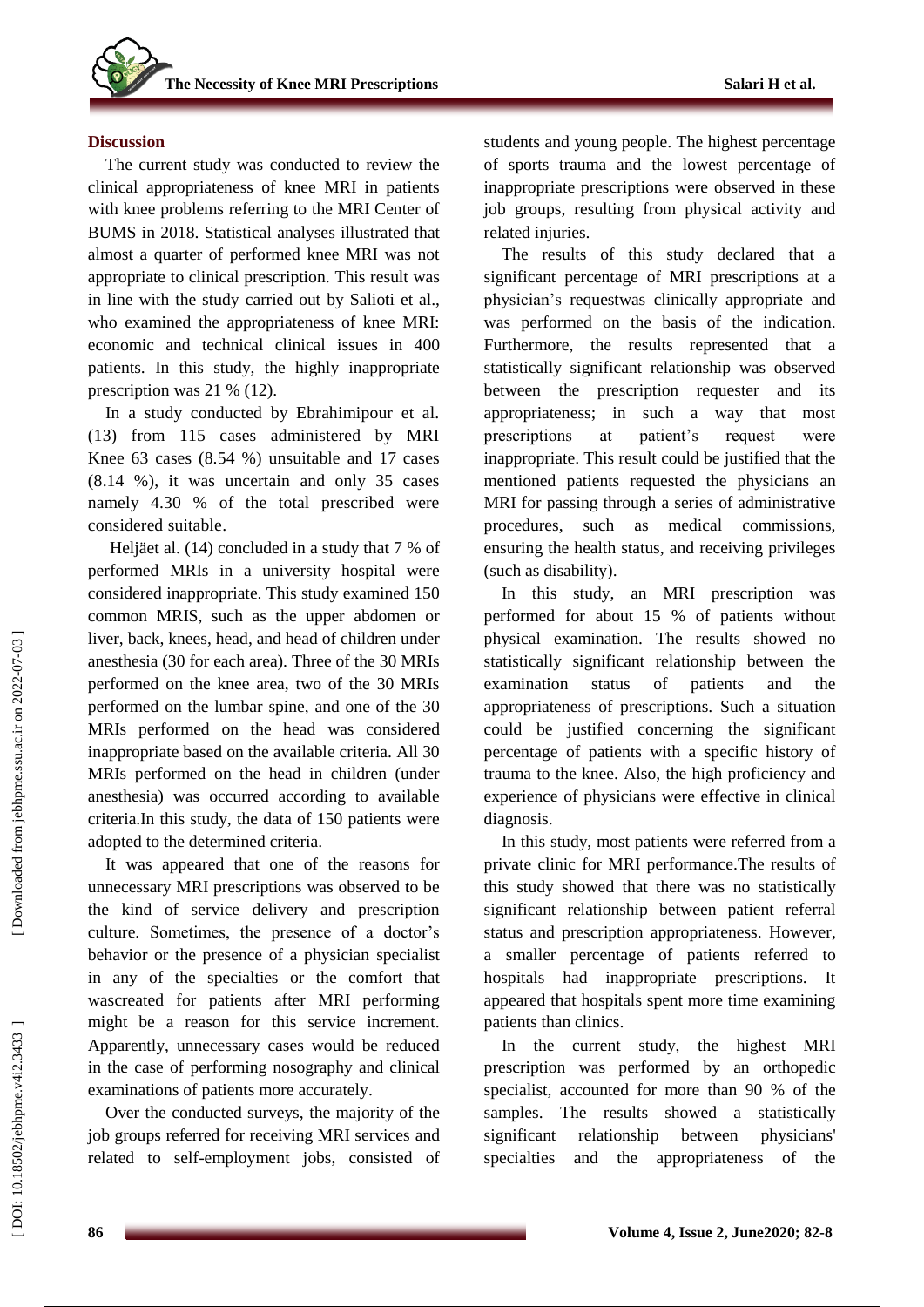prescription. This reason would be because an orthopedic specialist performed about 90 % of prescribed MRIs, and the prescriptions for other prescriptions were very few, yielding the changes in the results of the study.

Limitations:

In the study the patients were physically examined by a general practitioner in order to determining the necessity of prescriptions. Performing this examination may be more exact by an orthopedic, but much more expensive.

## **Conclusion**

Totally, it should be mentioned as a conclusion that the health policymakers were required to consider this issue. Reviewing the findings of domestic studies revealed that the statistics of unnecessary prescriptions in our country were higher than the global statistics. Poor physician adherence to valid guidelinesor, in some cases, patients' insistence on prescriptions was among the problems that should be observed. Hence, the inappropriate prescriptions created long queues for MRI performance and prolonged the diagnosis and treatment process for patients requiring MRI.

In this regard, it was recommended to assign valid guidelines in the curriculum of general practitioners and residents. These valid guidelineswere even applied as a basis for payment methods to physicians. Moreover, it was suggested to conduct further researches to prepare appropriate local and global guidelines.

## **Acknowledgements**

We thank Al -Zahra Heart Center authorities for their good contributions in the process of data gathering.

## **Conflict of interests**

Authors declare d that there was no conflict of interest s .

## **Authors' contributions**

Salari H, Esfandiari A, Omranikhoo H, Amini A, Amiri M, Bayyenat S and Azmal M designed research; Salari H and Amiri M gathedred data; Salari H and Esfandiari A analyzed data; and Salari H, Esfandiari A wrote the manuscript. Salari H had primary responsibility for final content. All authors read and approved the final manuscript.

#### **References**

- 1. Ebrahimipour H, Mirfeizi SZ, Najar AV, Kachooei AR, Ariamanesh AS, Ganji R, et al. Developing an appropriateness criteria for knee MRI using the Rand appropriateness method (RAM) -2013. Archives of Bone and Joint Surgery. 2014; 2(1): 47 .
- 2 . Bridges JF, Jones C. Patient -based health technology assessment: a vision of the future. International Journal of Technology Assessment in Health Care. 2007; 23(1): 30 - 5 .
- 3 . Palesh M, Tishelman C, Fredrikson S, Jamshidi H, Tomson G, Emami A. We noticed that suddenly the country has become full of MRI. Policy makers' views on diffusion and use of health technologies in Iran. Health Research Policy and Systems. 2010; 8(1): 9.
- 4 . Ostovar R, Rashidian A, Pourreza A, Rashidi BH, Hantooshzadeh S, Ardebili HE, et al. Developing criteria for cesarean section using the RAND appropriateness method. BMC Pregnancy and Childbirth. 2010; 10(1): 52 .
- 5 . Sadeghi A, Keshavarz K, Ahmadzadeh MS, Yousefi A. Survey of Appropriate Use of Magnetic Resonance Imaging Services Provided in Shahid Chamran Hospital of Shiraz. Journal of Health Research in Community. 2015; 1(3): 33-40 .
- 6 . Sodickson A, Baeyens PF, Andriole KP, Prevedello LM, Nawfel RD, Hanson R, et al. Recurrent CT, cumulative radiation exposure, and associated radiation -induced cancer risks from CT of adults. Radiology. 2009; 251(1): 175 -84 .
- 7 . Mitchell JM. Utilization trends for advanced imaging procedures: evidence from individuals with private insurance coverage in California. Medical Care. 2008: 460 - 6
- 8 . Lee SI, Saokar A, Dreyer KJ, Weilburg JB, Thrall JH, Hahn PF. Does radiologist recommendation for follow -up with the same imaging modality contribute substantially to high -cost imaging volume? . Radiology. 2007;